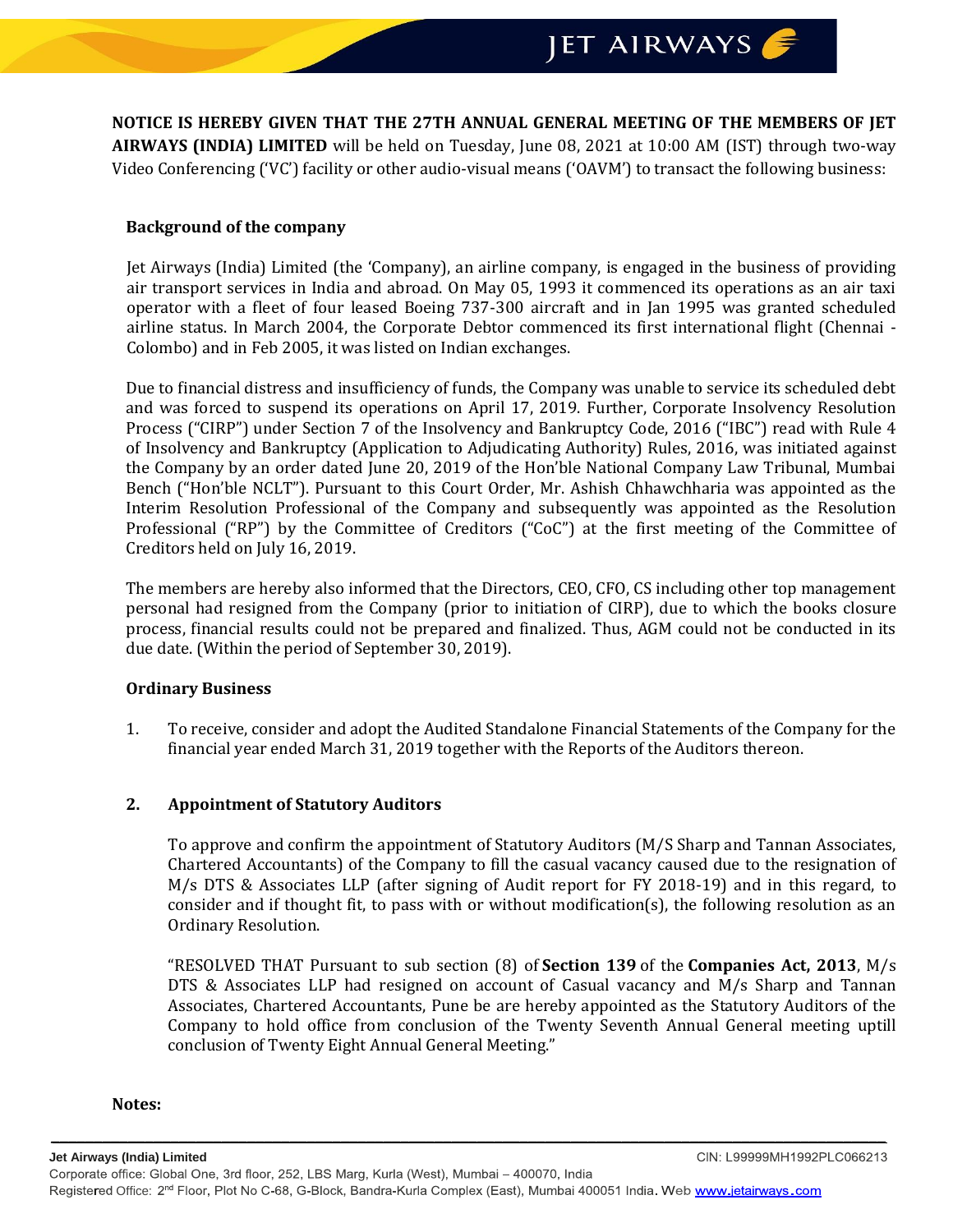- **1.** In view of the continuing restrictions on the movement of people at several places in the country, due to the outbreak of COVID-19, the Ministry of Corporate Affairs, Government of India ("MCA"), and the Securities and Exchange Board of India ("SEBI"), have allowed companies to conduct Annual General Meetings ("AGM") through Video-Conferencing ("VC") / Other Audio-Visual Means ("OAVM") during the calendar year 2020, without the physical presence of Members. This also addresses the health and safety of the Members. This AGM is being convened in compliance with applicable provisions of the Act and the Rules made thereunder; provisions of the Listing Regulations; the provisions of General Circular dated May 05, 2020 read with General Circular dated April 08, 2020 and dated April 13, 2020 issued by the MCA and Circular No. SEBI/HO/CFD/CMD1/CIR/P/2020/79 dated May 12, 2020 issued by SEBI, ("MCA and SEBI Circulars").
- **2.** The attendance of the Members attending the AGM through VC / OAVM will be counted for the purpose of reckoning the quorum under Section 103 of the Act.
- **3.** In accordance with the Secretarial Standard 2 on General Meetings issued by the Institute of Company Secretaries of India ("ICSI") read with Clarification / Guidance on applicability of Secretarial Standards - 1 and 2 dated 15th April, 2020 issued by the ICSI, the proceedings of the AGM shall be deemed to be conducted at the Registered Office of the Company which shall be the venue of the AGM. The route map for the venue of the AGM is therefore not attached.
- **4.** KFin Technologies Private Limited, ("KFin"), the Company's Registrar and Transfer Agent will provide the facility for voting through remote e-voting, for participating in the AGM through VC / OAVM and e-voting during the AGM.
- **5.** Generally, a Member entitled to attend and vote at the meeting is entitled to appoint a proxy to attend and vote on a poll instead of himself and the proxy need not be a Member of the Company. Since the AGM is being held through VC / OAVM, physical attendance of Members is dispensed with and consequently, the facility for appointment of proxies is not applicable. Hence, proxy forms and attendance slips are not annexed to this Notice.
- **6.** The Register of Directors and Key Managerial Personnel and their shareholding, maintained under Section 170 of the Act, the Register of Contracts or Arrangements in which the Directors are interested, maintained under Section 189 of the Act will be available for inspection by the Members through electronic mode during the AGM. The aforesaid documents along with documents referred to in the Notice will also be available electronically for inspection by the Members, without payment of any fees, from the date of circulation of this Notice up to the date of AGM, i.e. Tuesday, June 08, 2021. Members seeking inspection of the aforementioned documents can send an email to RP.Jetairways@in.gt.com.
- **7.** Corporate Members intending to authorise their representatives to attend the meeting pursuant to Section 113 of the Act, are requested to email certified copy of the Board / governing body resolution / authorisation etc. authorising their representatives to attend and vote on their behalf at email IDs: RP.Jetairways@in.gt.com with a copy marked to [evoting@kfintech.com.](mailto:evoting@kfintech.com)
- **8.** The Register of Members and Share Transfer Books of the Company will remain closed from Tuesday, June 01, 2021 to Tuesday, June 08, 2021 (both days inclusive) subject to provisions of the Act for the purpose of the Annual General Meeting.

*\_\_\_\_\_\_\_\_\_\_\_\_\_\_\_\_\_\_\_\_\_\_\_\_\_\_\_\_\_\_\_\_\_\_\_\_\_\_\_\_\_\_\_\_\_\_\_\_\_\_\_\_\_\_\_\_\_\_\_\_\_\_\_\_\_\_\_\_\_\_\_\_\_\_\_\_\_\_\_\_\_\_\_\_\_\_\_\_\_\_\_\_\_\_\_\_\_\_*

CIN: L99999MH1992PLC066213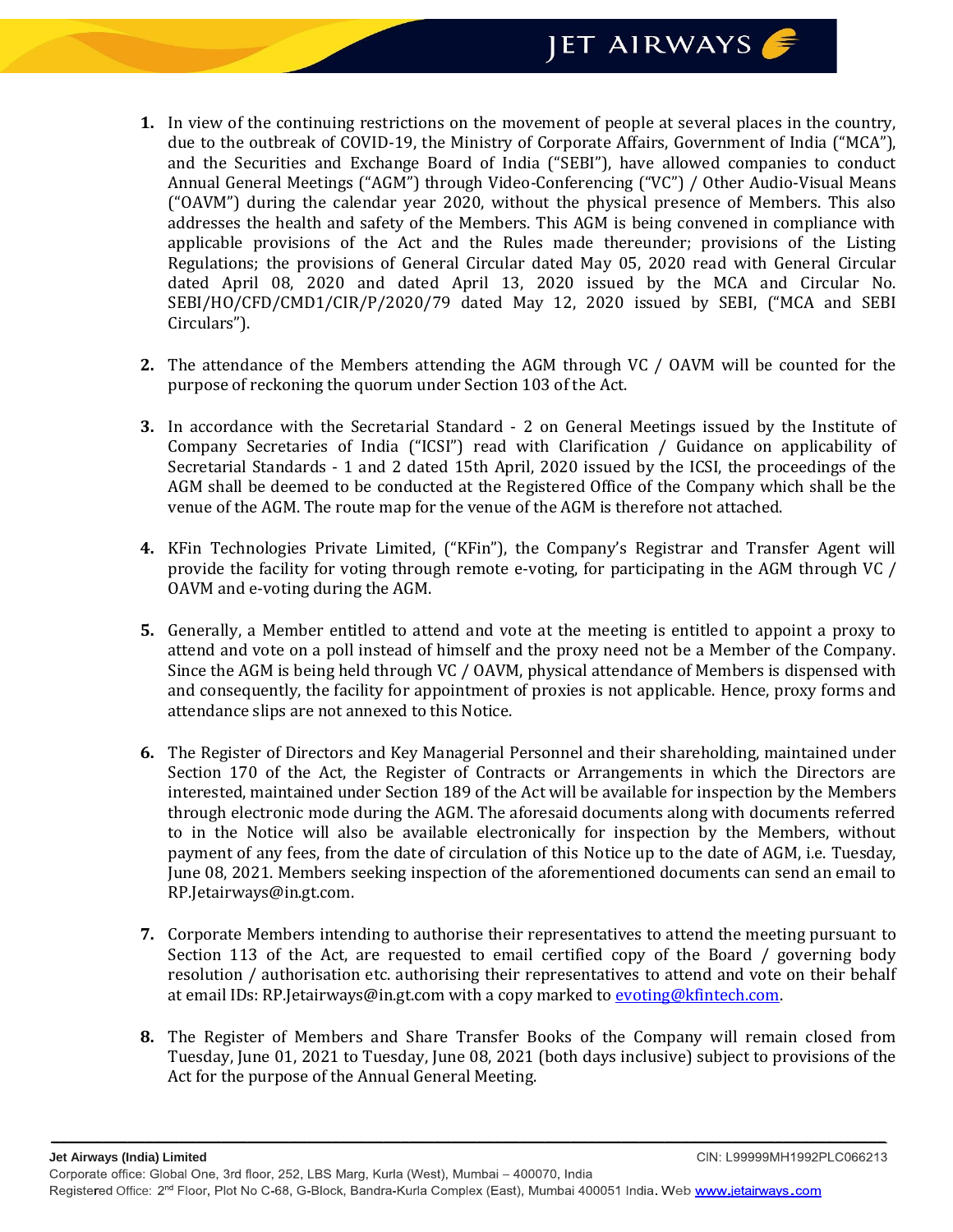# **DISPATCH OF ANNUAL REPORT, PROCESS FOR REGISTRATION OF EMAIL ID FOR OBTAINING COPY OF NOTICE AND ANNUAL REPORT:**

- **1.** In accordance with the provisions of the MCA and SEBI Circulars, the Notice along with the Annual Report is being sent through email only to Members whose email IDs are registered with the Company/KFin and the Depository Participant / Depository.
- **2.** The Notice of the AGM and the Annual Report are available on the website of the Company [http://jetairways.com/insolvencyproceedings/,](http://jetairways.com/insolvencyproceedings/) the website of KFin viz. https://evoting.kfintech.com and also on those of the BSE Limited viz. www.bseindia.com and the National Stock Exchange of India Limited viz. [www.nseindia.com.](http://www.nseindia.com/)
- **3.** Members who have still not registered their email IDs are requested to do so at the earliest. Members holding shares in electronic mode can get their email IDs registered by contacting their respective Depository Participant. Members holding shares in physical mode are requested to register their email IDs with the Company or KFin, for receiving the Notice and Annual Report. Requests can be emailed to RP. Jetairways @in.gt.com. We urge Members to support this Green Initiative effort of the Company and get their email IDs registered.

# **PROCEDURE FOR JOINING THE AGM THROUGH VC / OAVM:**

- **1.** Members will be able to attend the AGM through VC / OAVM or view the live webcast of the AGM at https://emeetings.kfintech.com by using their remote e-voting login credentials and selecting the 'Event' for Company's AGM. Members who do not have the User ID and Password for e-voting or have forgotten the User ID and Password may retrieve the same by following the remote e-voting instructions mentioned in the Notice. Further, Members can also use the OTP based login for logging into the e-voting system.
- **2.** Members may join the AGM through Laptops, Smartphones, Tablets or iPads for better experience. Further, Members will be required to use internet with a good speed to avoid any disturbance during the AGM. Members will need the latest version of Chrome, Safari, Internet Explorer 11, MS Edge or Mozilla Firefox. Please note that participants connecting from Mobile Devices or Tablets or through Laptops connecting via mobile hotspot may experience Audio / Video loss due to fluctuation in their respective network. It is therefore recommended to use stable Wi-Fi or LAN connection to mitigate any glitches. Members will be required to grant access to the web-cam to enable two-way video conferencing.
- **3.** Facility of joining the AGM through VC / OAVM shall open 30 minutes before the time scheduled for the AGM and shall be kept open throughout the AGM. Members will be able to participate in the AGM through VC / OAVM on a first-come-first-serve basis. Large Members (i.e. Members holding 2% or more shareholding), promoters, institutional investors, directors, key managerial personnel, the Chairpersons of the Audit Committee, Nomination & Remuneration Committee and Stakeholders Relationship Committee, Auditors, etc. will not be subject to the aforesaid restriction of first-come-first-serve basis.
- **4.** Institutional Members are encouraged to participate at the AGM through VC / OAVM and vote thereat.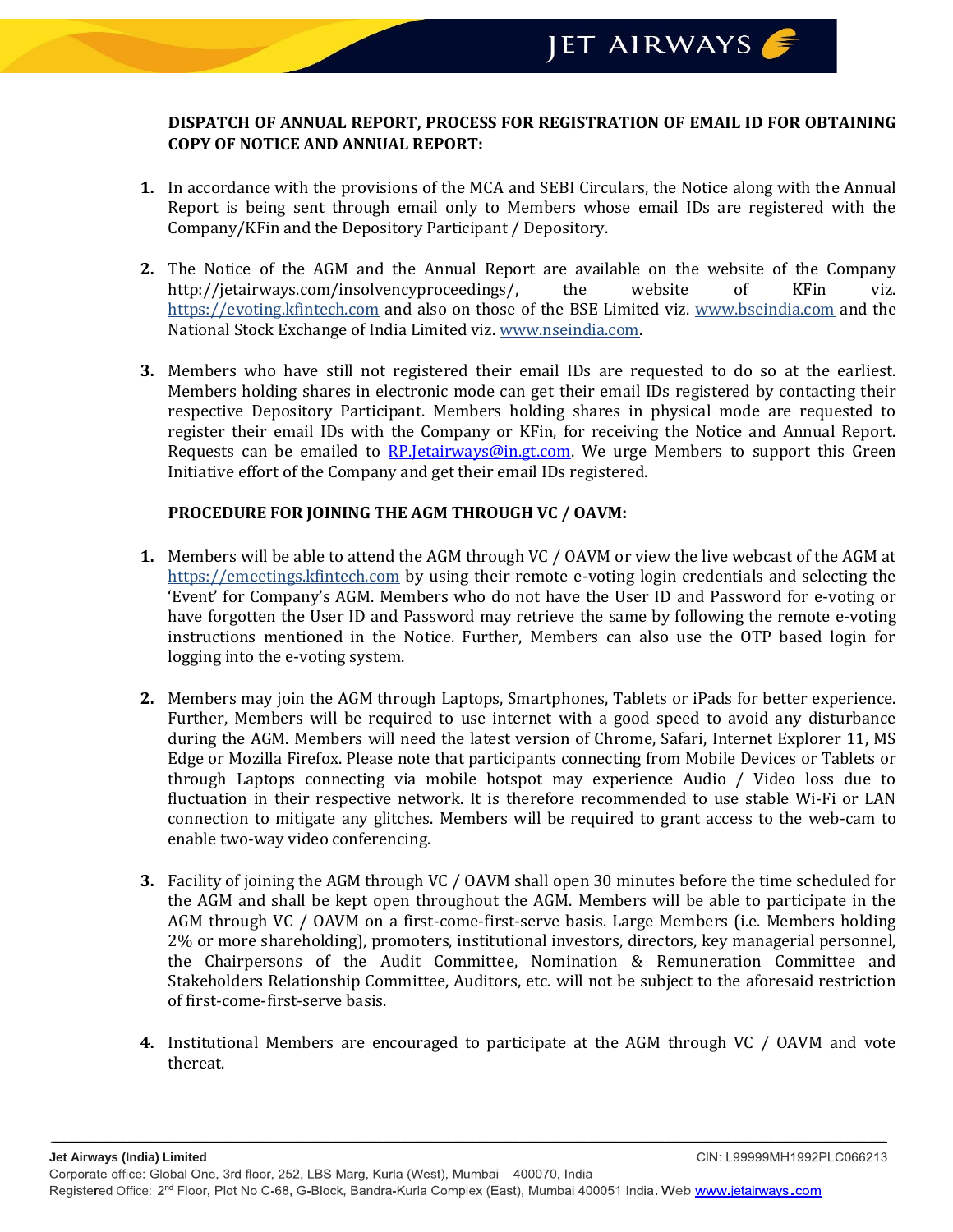**5.** Members, holding shares as on the cut-off date i.e. Monday, May 31, 2021 and who would like to speak or express their views or ask questions during the AGM may register themselves as speakers at https://emeetings.kfintech.com and clicking on 'Speaker Registration' during the period from Tuesday, June 01, 2021 to Saturday, June 05, 2021 (both days inclusive). Those Members who have registered themselves as a speaker will only be allowed to speak / express their views / ask questions during the AGM. The Company reserves the right to restrict the number of speakers depending on the availability of time at the AGM.

Alternatively, Members holding shares as on the cut-off date may also visit https://emeetings.kfintech.com and click on the tab 'Post Your Queries' and post their queries/ views/questions in the window provided, by mentioning their name, demat account number/folio number, email ID and mobile number. The window will close at 3.00 p.m. (IST) on Monday, June 07, 2021.

**6.** Members who need assistance before or during the AGM with use of technology can contact KFin at 1-800-3454-001 or write to them at [evoting@kfintech.com.](mailto:evoting@kfintech.com)

# **PROCEDURE FOR REMOTE E-VOTING AND VOTING DURING THE AGM:**

- **1.** Members are requested to attend and participate in the ensuing AGM through VC / OAVM and cast their vote either through remote e-voting facility or through e-voting facility to be provided during the AGM.
- **2.** The facility of e-voting during the AGM will be available to those Members who have not cast their vote by remote e-voting. Members, who have cast their vote by remote e-voting, may attend the AGM through VC / OAVM but will not be entitled to cast their vote once again on resolutions.
- **3.** In case of any query and / or help, in respect of attending the AGM through VC / OAVM mode, Members may refer to the Help & Frequently Asked Questions (FAQs) and 'AGM VC / OAVM' user manual available at the download Section of https://evoting.kfintech.com or contact Mr. S. V. Raju, Deputy General Manager - Corporate Registry or Mr. Ramdas, Manager - Corporate Registry, KFin at the email ID evoting@kfintech.com or on phone no.: 040-6716 1500 or call KFin's toll free no.: 1- 800-3454-001 for any further clarifications / technical assistance that may be required.
- **4.** In compliance with the provisions of Section 108 of the Act read with Rule 20 of the Companies (Management and Administration) Rules, 2014 as amended by the Companies (Management and Administration) Amendment Rules, 2015 and Regulation 44 of the Listing Regulations the Company is pleased to provide to its Members facility to exercise their right to vote on resolutions proposed to be considered at the AGM by electronic means and the business may be transacted through evoting services arranged by KFin. The Members may cast their votes using an electronic voting system from a place other than the venue of the AGM ("remote e-voting").
- **5.** The Remote e-voting period begins on (9 a.m. IST) on Friday, June 04, 2021 and will end at (5 p.m. IST) on Monday, June 07, 2021. During this period, Members of the Company holding shares either in physical form or in demat form, as on the cut-off date i.e. Monday, May 31, 2021 may cast their vote by remote e-voting. The remote e-voting module shall be disabled by KFin for voting thereafter. Once the vote on a resolution is cast by the Member, the Member shall not be allowed to change it subsequently.

*\_\_\_\_\_\_\_\_\_\_\_\_\_\_\_\_\_\_\_\_\_\_\_\_\_\_\_\_\_\_\_\_\_\_\_\_\_\_\_\_\_\_\_\_\_\_\_\_\_\_\_\_\_\_\_\_\_\_\_\_\_\_\_\_\_\_\_\_\_\_\_\_\_\_\_\_\_\_\_\_\_\_\_\_\_\_\_\_\_\_\_\_\_\_\_\_\_\_*

CIN: L99999MH1992PLC066213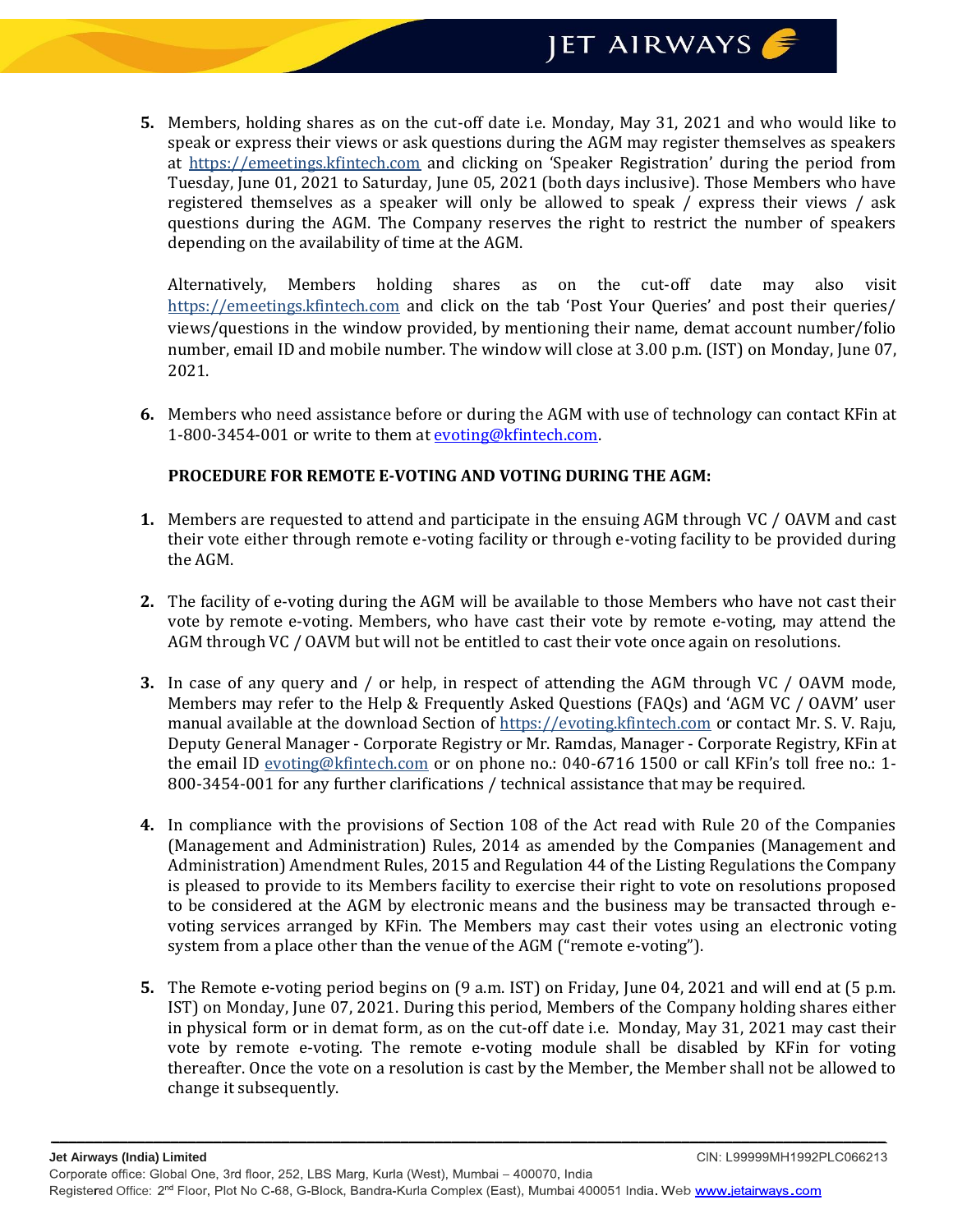#### **THE PROCESS AND MANNER FOR REMOTE E-VOTING ARE AS UNDER**:

- **A.** In case a Member receives an email from KFin (for Members whose email IDs are registered with the Company/ Depository Participants):
	- **a.** Launch internet browser by typing the URL[: https://evoting.kfintech.com](https://evoting.kfintech.com/)
	- **b.** Enter the login credentials (i.e. User ID and Password). Folio No. / DP ID-Client ID will be the User ID. However, if a Member has already registered with KFin for evoting, they can use the existing User ID and password for casting the vote.
	- **c.** After entering these details appropriately, click on "LOGIN".
	- **d.** The Member will now reach password change menu wherein they are required to mandatorily change their password. The new password shall comprise of minimum 8 characters with at least one upper case (A-Z), one lower case (a-z), one numeric value (0-9) and a special character ( $(\mathcal{Q}, \#,\$)$ , etc.). The system will prompt to change the password and update the contact details like mobile number, email ID, etc. on first login. Members may also enter a secret question and answer of their choice to retrieve the password in case it is forgotten. It is strongly recommended not to share the password with any other person and to take utmost care to keep the password confidential.
	- **e.** Please login again with the new credentials.
	- **f.** On successful login, the system will prompt to select the "EVENT" i.e. National Aluminium Company Limited.
	- **g.** On the voting page, enter the number of shares (which represents the number of votes) as on the cut-off date under "FOR/AGAINST" or alternatively, a Member may partially enter any number in "FOR" and partially in "AGAINST" but the total number in "FOR/AGAINST" taken together should not exceed the total shareholding as mentioned hereinabove. A Member may also choose the option ABSTAIN. If the Member does not indicate either "FOR" or "AGAINST" it will be treated as "ABSTAIN" and the shares held will not be counted under either head.
	- **h.** Members holding multiple folios/demat accounts shall choose the voting process separately for each folio/demat account.
	- **i.** Voting has to be done for each item of the Notice separately. In case a Member does not desire to cast their vote on any specific item, it will be treated as abstained.
	- **j.** Please cast your vote by selecting an appropriate option and click on "Submit".
	- **k.** A confirmation box will be displayed. Click "OK" to confirm else "CANCEL" to modify. Once confirmed, a Member will not be allowed to modify their vote. During the voting period, Members can login any number of times till they have voted on the Resolution(s).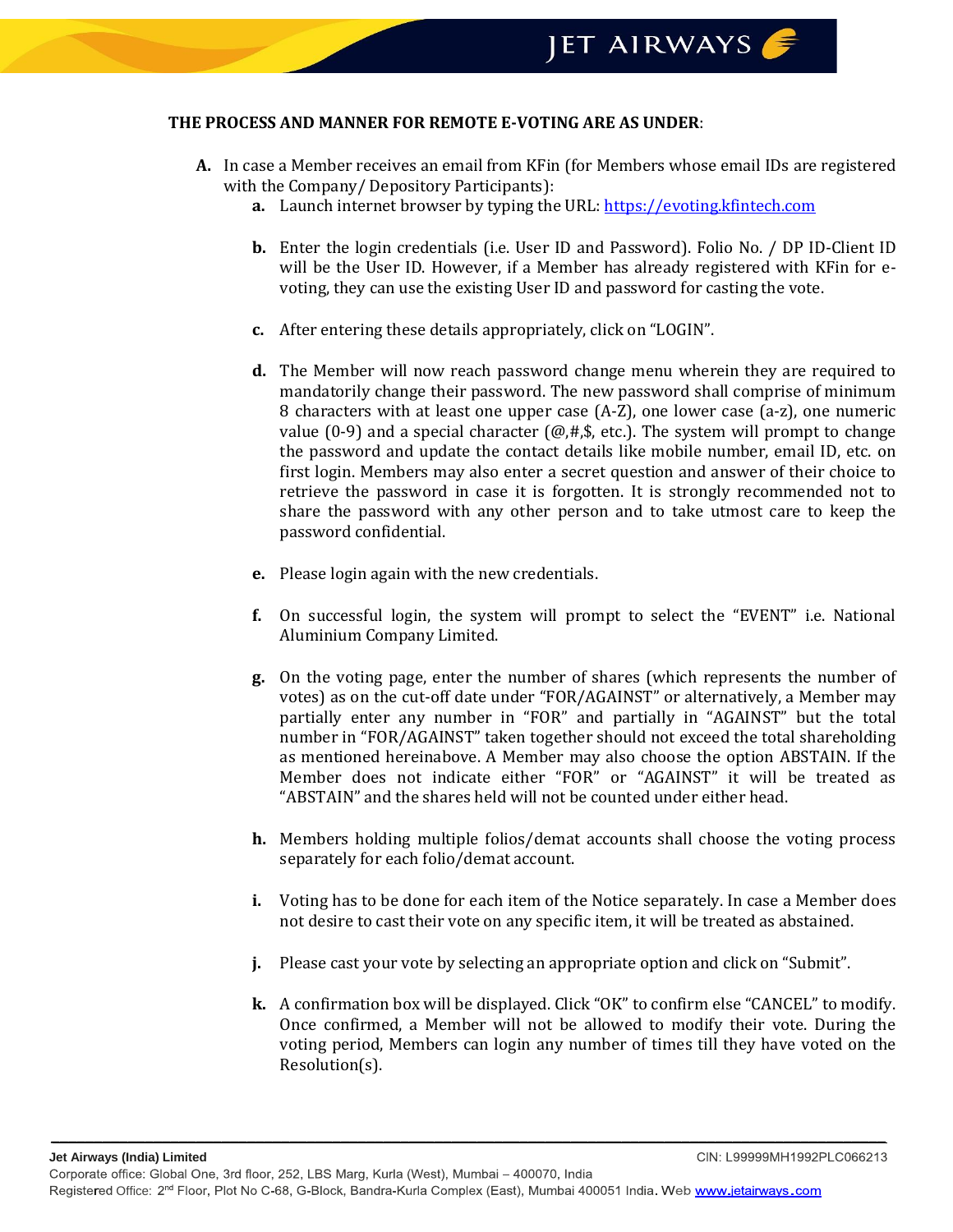JET AIRWAYS

- **B.** In case email ID of a Member is not registered with the Depository Participant / Company, then such Member is requested to register/update their email ID with the Depository Participant (in case of shares held in dematerialised form) or inform KFin at the email ID evoting@kfintech.com (in case of shares held in physical form):
	- **a.** Upon registration, Member will receive an email from KFin, which includes details of E-Voting Event Number (EVEN), User ID and Password.
	- **b.** Please follow all steps from Note. No. 22(A) (a) to (k) above to cast the vote by electronic means.
- **C.** A Member can opt for only single mode of voting i.e. through remote e-voting or voting at the AGM. If a Member casts votes by both modes i.e. voting at AGM and remote e-voting, voting done through remote e-voting shall prevail and vote at the AGM shall be treated as invalid.

#### **D. Other Instructions**:

- **a.** A person, whose name is recorded in the Register of Members or in the Register of Beneficial Owners maintained by the Depositories as on the cut-off date only shall be entitled to avail the facility of remote e-voting as well as voting at the AGM.
- **b.** The voting rights of Members shall be in proportion to their shares of the paid-up equity share capital of the Company as on the cut-off date i.e. Monday, May 31, 2021
- **c.** Any person who acquires shares of the Company and becomes a Member of the Company after sending of the Notice of AGM through e-mail and holding shares as of the cut-off date i.e. Monday, May 31, 2021 may obtain the User ID and Password in the manner as mentioned below:
	- **i.** If the mobile number of the Member is registered against Folio No. /DP ID Client ID, the Member may send SMS: MYEPWD Folio No. or DP ID Client ID to +91 9212993399. In case of physical holding, prefix Folio No. with EVEN.

Example for NSDL: MYEPWD <Space> IN12345612345678

Example for CDSL: MYEPWD <Space> 1402345612345678

Example for Physical: MYEPWD <Space> XXX1234567890

*\_\_\_\_\_\_\_\_\_\_\_\_\_\_\_\_\_\_\_\_\_\_\_\_\_\_\_\_\_\_\_\_\_\_\_\_\_\_\_\_\_\_\_\_\_\_\_\_\_\_\_\_\_\_\_\_\_\_\_\_\_\_\_\_\_\_\_\_\_\_\_\_\_\_\_\_\_\_\_\_\_\_\_\_\_\_\_\_\_\_\_\_\_\_\_\_\_\_*

**ii.** If email ID of the Member is registered against Folio No. / DP ID Client ID, then on the home page of https://evoting.kfintech.com, the Member may click 'Forgot password' and enter Folio No. or DP ID Client ID and PAN to generate a password.

CIN: L99999MH1992PLC066213